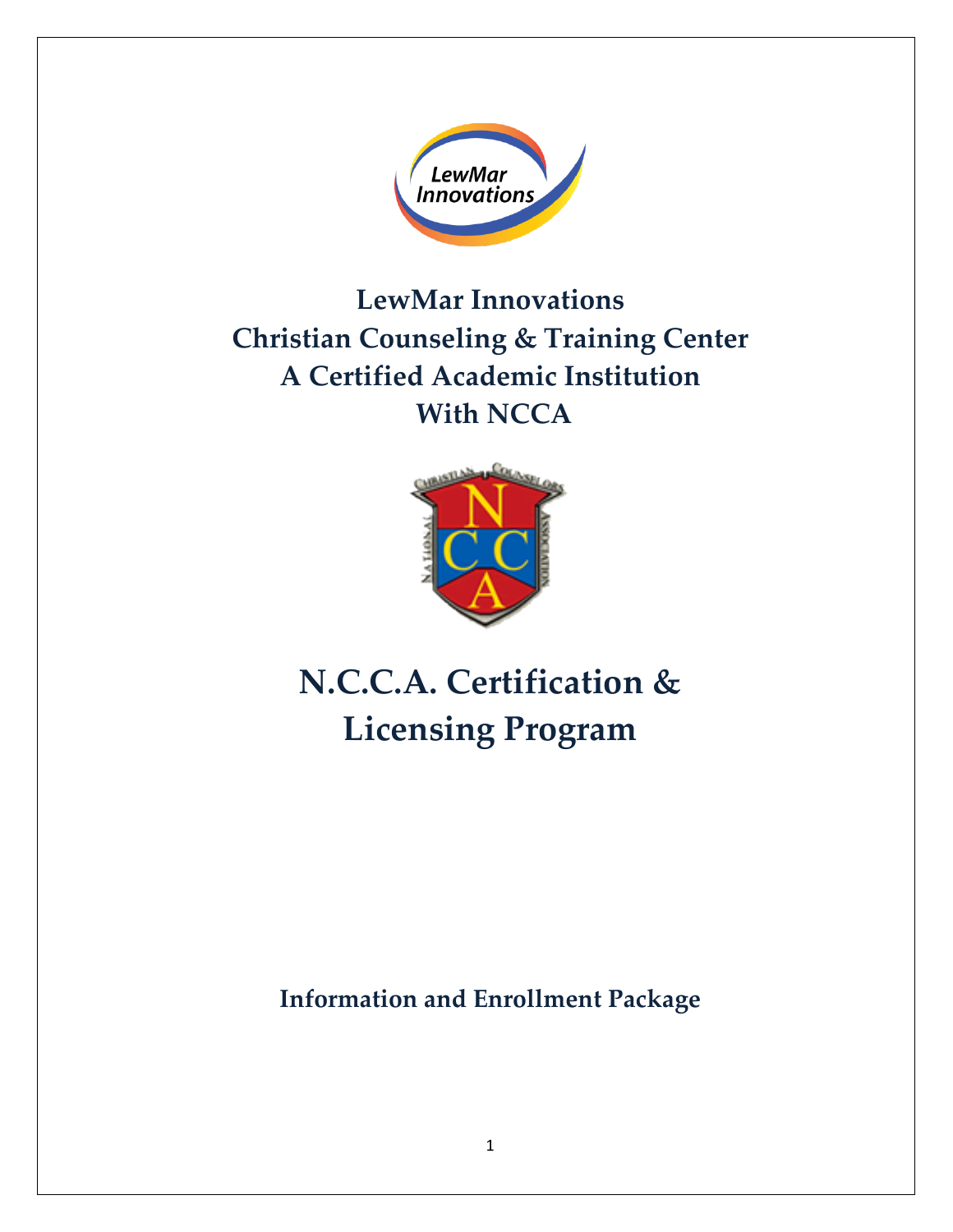# **LewMar Innovations Christian Counseling & Training Center**



**LewMar Innovations Christian Counseling and Training Center (LMICCTC)** is proud to be a Certified Academic Institution of the National Christian Counselors Association (NCCA). We are authorized to independently administer the Christian Counseling licensing and degree programs of the NCCA. You can earn NCCA licensure, a B.A., M.A., or Ph.D. in the comfort of your home through distance learning and specialize in Temperament Counseling. Our Director, Mary Beasley, has used the Arno Profile System of Temperament Analysis extensively and has found that counselees selfcertify the APS results as are over **90% accurate.** Your training through LMICCTC will prepare you to meet the counseling needs of a diverse population of suffering people. The staff of LMICCTC and NCCA has committed themselves to Jesus Christ and believe that counseling is in vain unless it is founded upon, and directed by the Word of God.

LMICCTC provides courses and instruction that lead to a **Christian Counseling License and degree**. Following an open admission, classroom or distance learning protocol, the educational programs impart an effective method of Christian counseling based on the Bible and the created nature of each as evidenced in the temperament.

As a license candidate, you will learn an exciting counseling model developed by N.C.C.A.'s founders Drs. Richard and Phyllis Arno. Currently, this model is used by thousands of lay counselor, professional Christian counselor, Pastors and Christian leaders throughout the United States and in nine foreign countries, this is an easy to learn, step-by-step counseling technique that is **over** 90% successful.

Our primary purpose is to provide quality training for pastors and mature Christians who feel God's call to counsel and make available credentials that the community (Christian and non-Christian) will recognize.

## **LMICCTC Director**

LMICCTC's Director, Rev. Mary Beasley is an ordained minister and NCCA Licensed Clinical Pastoral Counselor with advanced certification in a number of specialty areas including Temperament Counseling, Cognitive Therapy, Pre-Marriage Counseling with Temperament and the Fine Art of Mentoring. Rev. Mary Beasley specializes in Christian Counseling for individuals and married heterosexual couples. LMICCTC's goal is to equip pastors and mature Christians to ministry to the spiritual needs of people, which is part of the healing process; therefore we minister to the whole person: body, soul, and spirit.

#### **Growing Need for Christian Counselors**

There is a significant and expanding need for caring, well-trained Christian Counselors. Many Christian have discovered that Christian counseling is more consistent with their beliefs than secular counseling, and can provide real solutions to the problems that face them.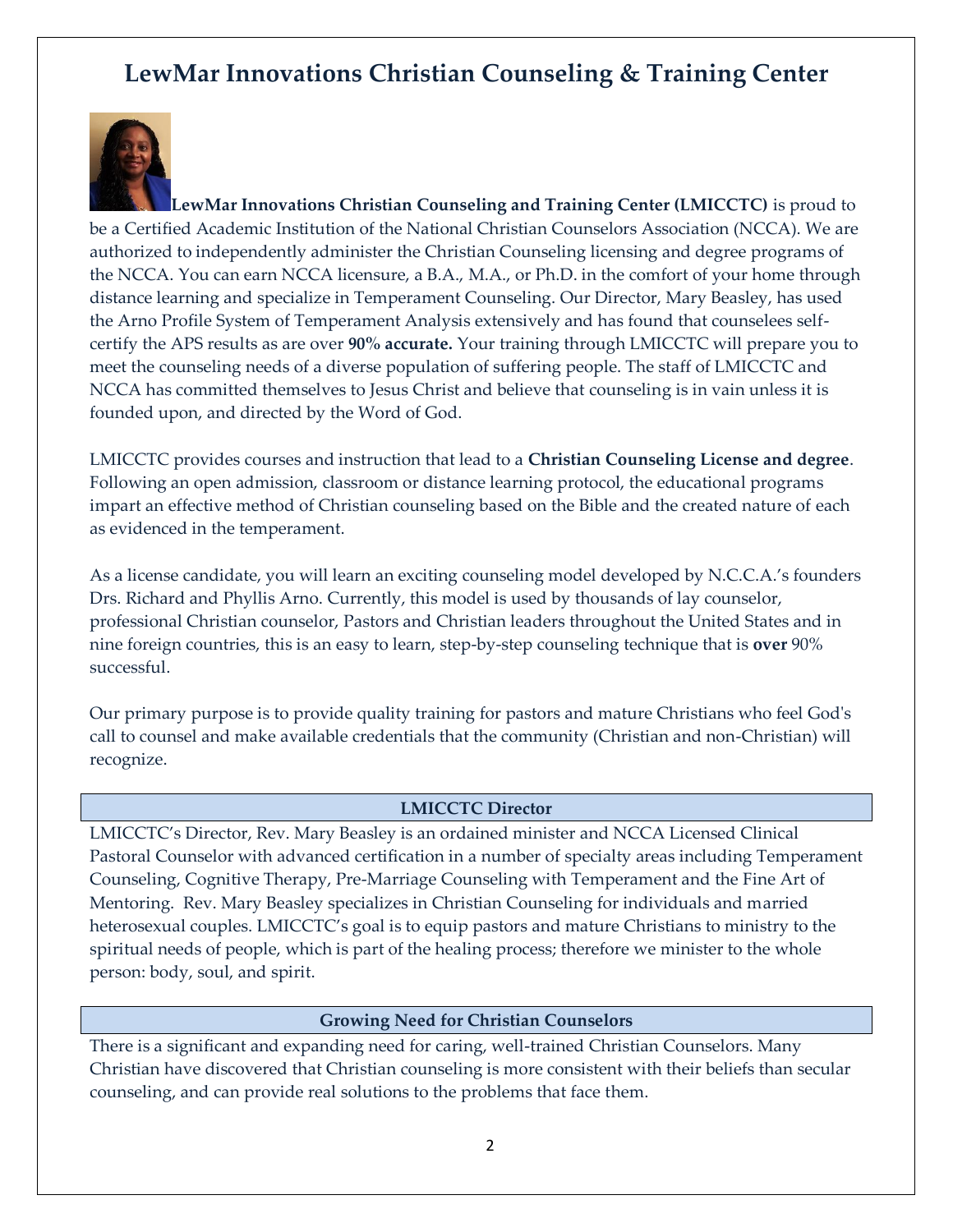Every day, Christians seek counsel from representatives of their faith. Will you be there to help them with sound encouragement?

Christian counselors pray with their clients, offering Biblically sound insight and counsel. Thankfully, they are not obligated to suggest behaviors that are inconsistent with the Bible.

## **Different Kinds of Christian Counselors**

Christians come from many different backgrounds, whether you are a pastor, lay minister, counselor, professional mental health worker or directly called by God to help others. You will find excellent, relevant coursework and guidance that will help you answer God's call on your life to be a part of the Christian counseling ministry.

**Pastors** are often asked to provide counsel, but few have had the opportunity to be educated in this area of ministry. The NCCA courses offered are designed to provide Pastors with a solid education in Christian counseling. If you are a pastor, you will enjoy the good company of many pastors, and your flock will thank you.

Many **state licensed, secular counselors** find that they cannot ethically serve both God and the state. Resolutions to your issues of conscience and ethics may be found in Christian counseling. You are welcome and not alone.

Possibly you have simply been called to become a **Professional Christian Counselor.** If you know in your heart this is what you are called to do, you will find Christian Counseling Master's Degrees, Doctorates, and an abundance of professional education that will help you gain the education, credentials, and the means to enter the Ministry of Christian Counseling. You will find dedicated, caring Christians eager to help you achieve your goals.

## **Professional Christian Counseling – Earnings**

Professional Christian Counselors **may** earn above average incomes as a result of the high demand for their services and the scarcity of trained professionals. God promises to meet our physical needs as we follow His direction. However, Christian counseling is truly a ministry: if you are simply looking for a job, this is not for you. Your rewards will be in proportion to the value of the service you render.

## **Professional Christian Counseling – Employment Opportunities**

Our proven and result-oriented training can help you to become employed in any of the following positions:

- Christian Counseling Ministry or Addiction Ministry
- Chaplaincy
- Christian School Guidance Counselor
- Hospital Chaplain
- Crisis Pregnancy Center Counselors
- Pastoral Counseling in a home office, church office, or independent office
- Christian Homeless Shelter Counselor
- Christian Student Ministries Counselor
- Other related ministries needing the services of a Christian or Pastoral Counselor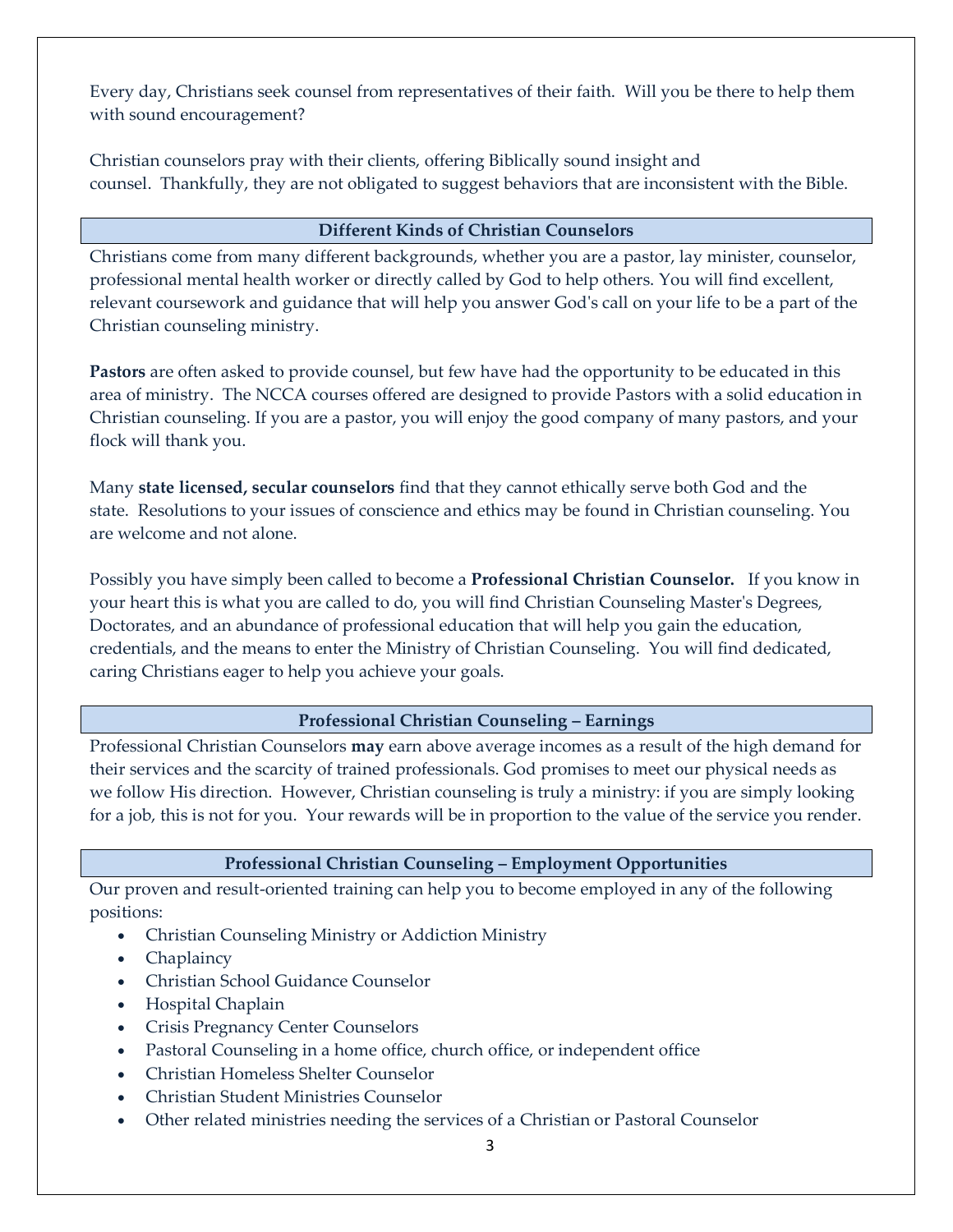**Please note:** Our training does not guarantee employment in these areas. These are areas people have sought and found employment through our unique training.

## **Temperament Model and the NCCA**

The Christian Pastoral Counseling model offered is provided by the National Christian Counselor Association (NCCA) and is based on Scripture and the God-given temperament*.* This comprehensive model provides both a powerful, accurate client assessment tool and an effective framework for creating treatment plans. In the hands of a trained Christian Pastoral Counselor, it provides a reliable, insightful treatment model with excellent success rates.

## **Admission Requirements**

- Students come to us with a wide variety of educational backgrounds. The minimum educational requirement is a high school diploma.
- If you are already college educated and are seeking a Christian Master's or Doctoral degree, you will find high-quality educational materials as well as well-experienced practical supervision to guide you to become the professional the Lord has called you to be.
- Many of our students come to us already holding valid ministerial credentials. However, if you do not, there is no need to worry. A ministerial credential is not required for admission. A **Christian Ministerial Credential** is required to complete any NCCA program. We are here to help you gain an appropriate credential if you need one. Regardless of your educational background, there is a program designed to meet your needs as a Christian counselor.

## **Self-Paced with No Strict Time Limit**

You may gain your education in concert with the other demands of your life and ministry. You may start and stop as you wish. The time limits are generous and flexible. Most students find the courses so engaging that they are done in a remarkably short period. A student seeking an advanced degree is usually with us from one to two years.

## **Two Learning Formats**

- **Off-Campus Traditional Home Study**: All of the coursework is available in printed form, mailed to you.
- **On-Line Curriculum:** Courses are also available as text (.pdf) files that can be printed, transferred to an electronic reader, and searched for reference purposes. This format is used for all non-US students and is gaining popularity with domestic students.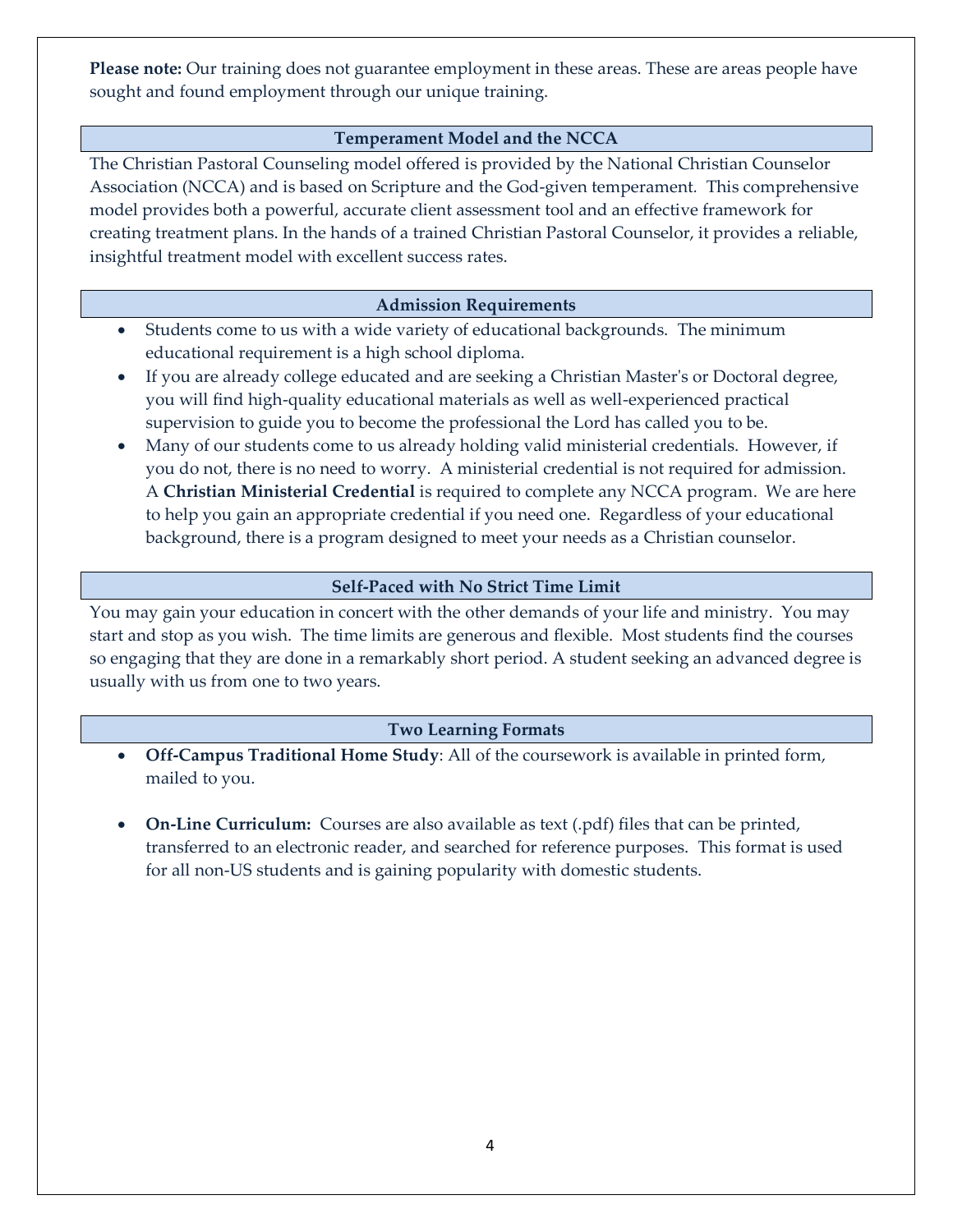|           |                                                  |                  | <b>Degree Levels and Cost</b>                                            |                           |
|-----------|--------------------------------------------------|------------------|--------------------------------------------------------------------------|---------------------------|
|           | <u>Program 1 - Certified Pastoral Counselor</u>  | Diploma/GED      |                                                                          |                           |
|           | $\circ$                                          |                  | \$3,651.00 or \$152.13 a month for 24 months                             |                           |
|           | <u>Program 2 – Licensed Pastoral Counselor</u>   | <b>Bachelors</b> |                                                                          |                           |
|           | $$6,334.00$ or<br>$\circ$                        |                  | \$263.92 a month for 24 months                                           |                           |
| $\bullet$ | Program 3 – Licensed Clinical Pastoral Counselor | <b>Masters</b>   |                                                                          |                           |
|           | $$5,943.00$ or<br>$\bigcirc$                     |                  | \$247.63 a month for 24 months                                           |                           |
| $\bullet$ |                                                  |                  | Program 4 – Licensed Clinical Pastoral Counselor-Advance Certification   | Doctorate                 |
|           | \$7,035.00<br>$\circ$                            | or or            | \$293.13 a month for 24 months                                           |                           |
|           |                                                  |                  | Program 5 - Licensed Clinical Pastoral Counselor-Advance Certification & | 2 <sup>nd</sup> Doctorate |
|           | \$5,943.00<br>$\circ$                            | <b>or</b>        | \$247.63 a month for 24 months                                           |                           |

#### **Reasonable Cost**

Accumulating significant debt while gaining an education may not be God's best. Your courses, while of high quality, are very modestly priced. And with the convenient payment program, anyone who can budget as little as \$299/month can earn themselves an education in Christian Counseling. Imagine what a blessing it would be to graduate with a Christian Bachelor's, Master's Degree or a Ph.D. without a mountain of debt!

## **Your Personal Mentor**

Counseling is a discipline that requires a significant amount of personal training. Pastoral Counseling Center offers you the highest quality supervision for your educational experience. Rev. Mary Beasley has been a professional counselor for ten years. Her expertise includes significant experience as a facilitator, trainer, coach, and mentor. She is eager to share her expertise and insight to help you answer God's call. Supervision is provided via face to face, email, the telephone and video chat. The quality of the mentoring experience is one of the primary factors that differentiate LewMar Innovations Christian Counseling and Training Center.

#### **Frequently Asked Questions**

#### **Question: How I can be sure that I am called to be a Counselor?**

Answer: Most people who become successful counselors will know it in their heart, and they will have some external confirmation. A friend will ask, "Did you ever think about becoming a counselor?" People are probably already sharing their problems with you. It's doubtful that you found our information by "accident."

#### **Question: How much does it cost to become a Christian Counselor?**

Answer: Degree and certification programs at Pastoral Counseling Center are very low cost. The Creation Therapy course by itself is enough to help many who are already in the ministry, and it is only \$299. Successful completion provides you with a powerful tool to help others, and an experience students describe as a "blessing."

A Bachelor's degree can be earned for a little over \$6,000 and completed in 1-2 years. A Ph.D. is in the \$7,000 area. NCCA certification and licensing are a bit over \$3000.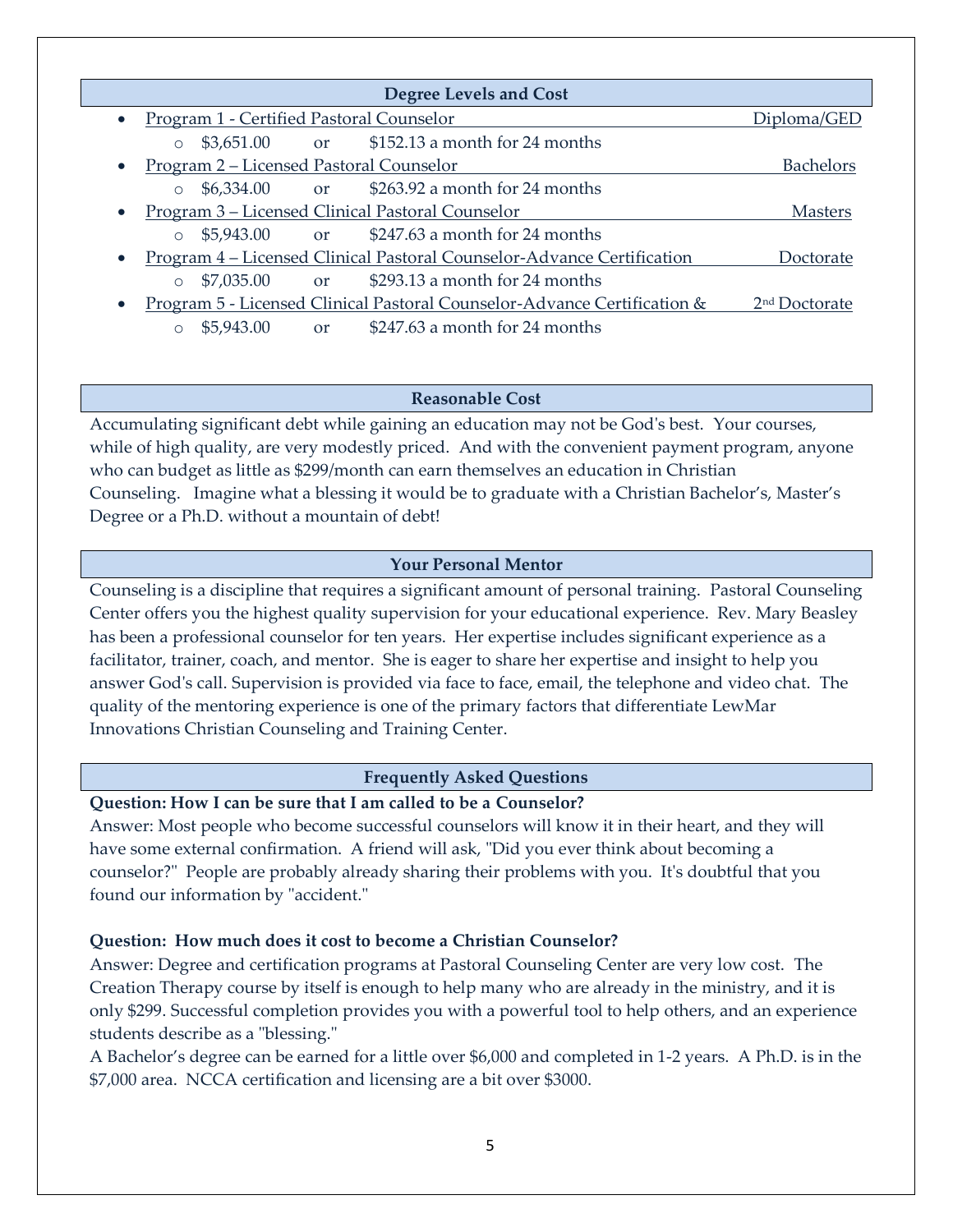## **Question: How do I pay for my classes?**

- Mail a check or money order, use VISA, MC, AMEX, Discover, or PayPal.
- Arrange for a payment program. A custom program can be designed to meet your individual needs. Call today.
- Pray. Through prayer, many of our students have found ways to cover the cost of their education.

## **Question: May I charge for my services as a Christian Counselor?**

Answer: Yes. Christian counselors are typically paid, professionals. Many Christian counselors earn excellent incomes. It is important to maintain a proper structure to present your services. You need to be a part of a credible ministry and regularly hold yourself accountable to it; this can be a local church or counseling ministry, or a national church such as the National Conservative Christian Church.

## **Question: Are your programs accredited?**

Answer: Yes! The NCCA and all of the associated seminaries, colleges, and universities are fully accredited by the Accrediting Commission International (ACI) as Comprehensive Accredited Members.

## **Question: What is the foundation of the training I will receive?**

Answer: The Bible and the temperament provide the primary foundational elements of the counseling model developed by the NCCA.

## **Question: Can I Be Insured As A Christian Counselor?**

Answer: When you are licensed and become a member of the NCCA you will be eligible to obtain professional liability insurance through the Lockton Insurance Company.

## **Question: Does a Minister of Counseling need to be approved by the state as well as by the church?**

Answer: No. A counselor may decide to work in the realm of the state or the church or both if they are so led. A Christian counselor must be sure not to use confusing terminology. Clearly identifying themselves as Christians, Christian Counselors will refrain from employing acronyms or abbreviations similar to those used by state licensed persons.

## **Question: What formats are the courses available in?**

Answer: Most courses are available in two formats, either entirely online in the form of pdf files, videos, and online exams, or in the traditional home study format with texts, workbooks, printed exams. The telephone, email, Skype, video conferencing and forums are used in both. LewMar Innovations Christian Counseling and Training Center also offers coursework in a classroom format.

## **Question: How do I enroll?**

Answer: Enrolling is simple. Complete LMICCTC Enrollment Application and e-mail it to [maryb.lewmar@gmail.com.](mailto:maryb.lewmar@gmail.com) Upon review and acceptance by the Evaluation Committee to a program, you will receive an Acceptance Letter via email with an invoice for your first-month payment.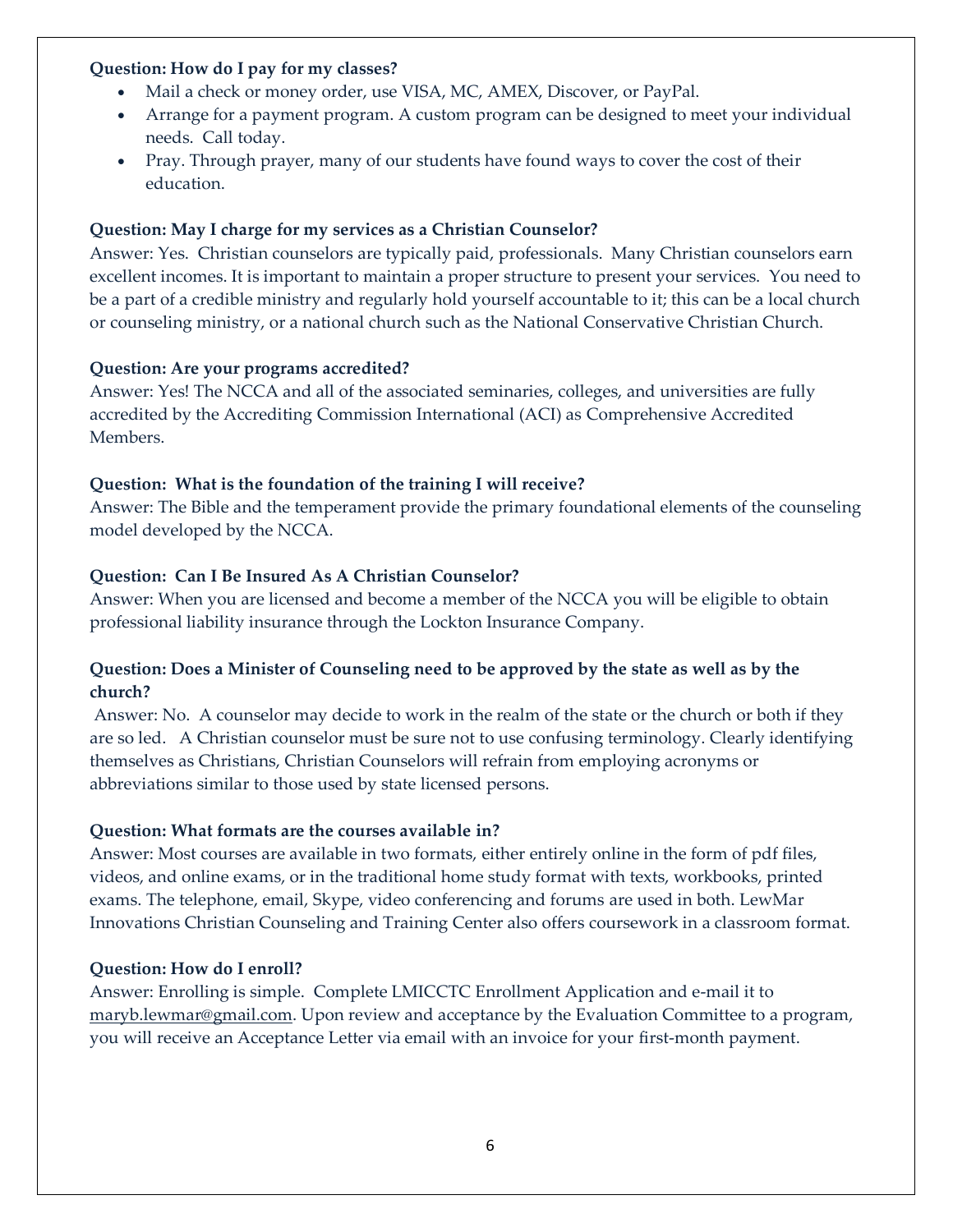

# **LewMar Christian Counseling and Training Center An NCCA Certified Academic Institution**



| <b>Enrollment Application for Counselor Training</b>                                              |  |  |  |  |  |  |
|---------------------------------------------------------------------------------------------------|--|--|--|--|--|--|
| I want to enroll in Program number: $\qquad \qquad -1 \qquad -2 \qquad -3 \qquad -4 \qquad -5$    |  |  |  |  |  |  |
| Select Learning Format: ___Home Study ____On-Line _______Classroom                                |  |  |  |  |  |  |
| Gender: _Male_Female<br>Date: $\frac{1}{\sqrt{1-\frac{1}{2}}\cdot\frac{1}{\sqrt{1-\frac{1}{2}}}}$ |  |  |  |  |  |  |
|                                                                                                   |  |  |  |  |  |  |
|                                                                                                   |  |  |  |  |  |  |
|                                                                                                   |  |  |  |  |  |  |
|                                                                                                   |  |  |  |  |  |  |
|                                                                                                   |  |  |  |  |  |  |
|                                                                                                   |  |  |  |  |  |  |
|                                                                                                   |  |  |  |  |  |  |
| Did you graduate from college? __ Yes __ No If yes, give year & degree __________                 |  |  |  |  |  |  |
| Have you ever been convicted of a felony?                                                         |  |  |  |  |  |  |
| Are you a licensed, commissioned or ordained minister? <u>Yes</u> No                              |  |  |  |  |  |  |
|                                                                                                   |  |  |  |  |  |  |
| Please answer the following questions (on a separate sheet)                                       |  |  |  |  |  |  |
| Why do you want to be a counselor?<br>1.                                                          |  |  |  |  |  |  |
| What formal/informal training in counseling have you had?<br>2.                                   |  |  |  |  |  |  |
| Why do you believe that this program will be of benefit to you?<br>3.                             |  |  |  |  |  |  |
| Do you have experience in dealing with people with spiritual or emotional problems?<br>4.         |  |  |  |  |  |  |
| What are your goals for the counseling ministry?<br>5.                                            |  |  |  |  |  |  |

6. How do you know that you are called/suited for the counseling ministry?